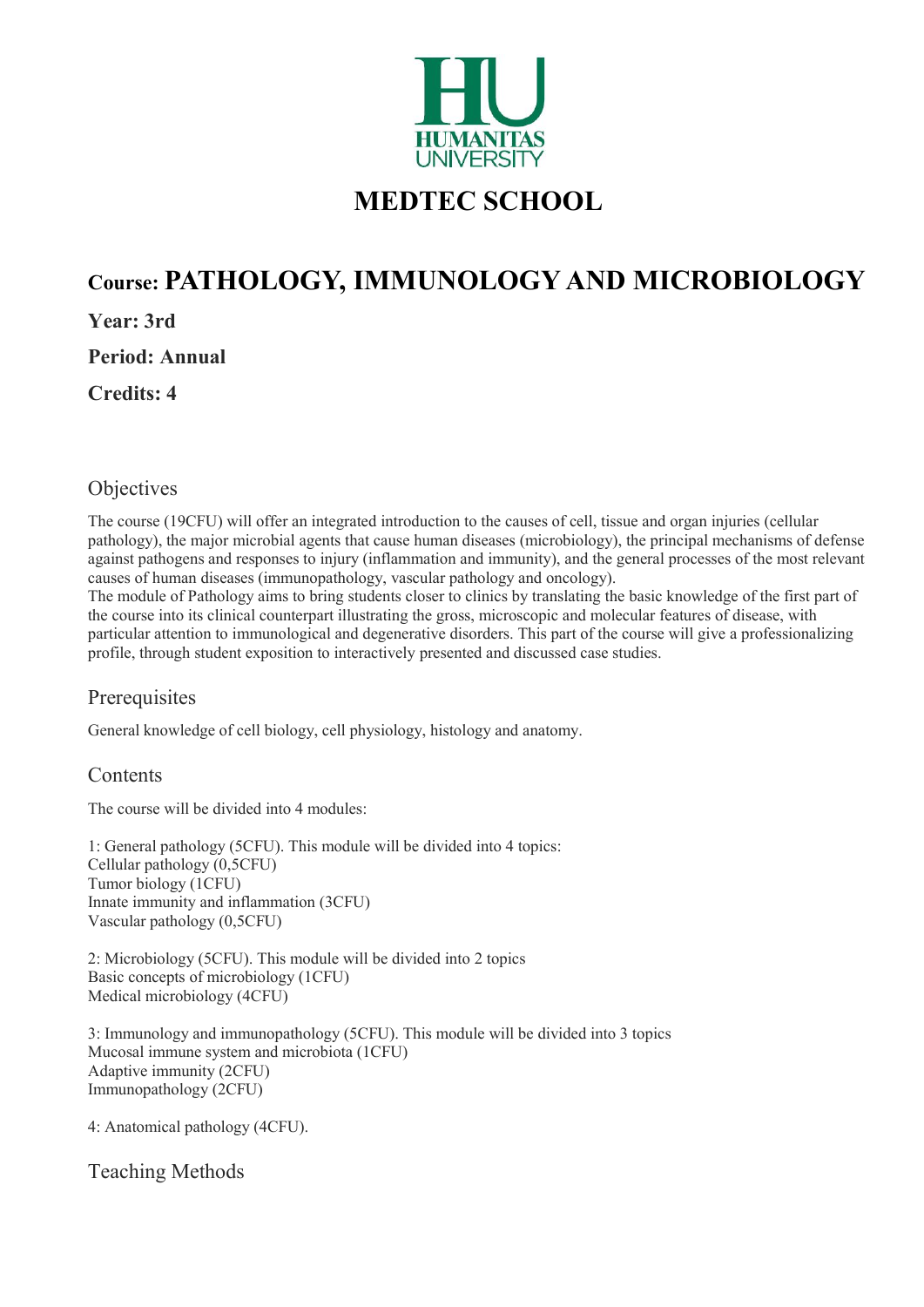

Lectures: the main purpose of lectures is to transfer knowledge to students by guiding them through the most relevant subjects of the disciplines. Collaborative lessons with teachers of the course and recap lessons will be done in order to increase the integration of the different modules. Students who are unable to be present on campus due to the pandemic will participate on-line.

Small group activities: the purpose of these activities is to activate and solidify knowledge acquired during lectures and independent study, in a collaborative learning setting. Students who are unable to be present on campus due to the pandemic will participate on-line.

### Verification of learning

Students' evaluation will be assessed through multiple choice examinations at the end of the year. The faculty reserves the possibility to have also an oral exam.

#### Exam content and evaluation

During the first session of the exam, the student will have the option to attempt the whole exam (PIMtotal) or to attempt half of the questions (PIM1).

Depending on his/her choice and the result of the exam (PIM1, see below), the student will be allowed to attempt only PIM2 or the whole exam in the following sessions.

#### PIM 1 (9,5 CFU) 33 questions (each question 0.5 points):

- General pathology (5CFU) 17questions: Cellular pathology 2q Tumor biology 4q Innate immunity and inflammation 9q Vascular pathology 2q

-Microbiology I (2,5 CFU) 9 questions Basic concepts of microbiology 2q Medical microbiology 7q

- Anatomical pathology I (2CFU) 7questions.

To pass the test PIM1 the student will have to answer to at least 18 questions correctly with a minimum of correct answers in each module: general pathology (9 correct answers) microbiology (5 correct answers) anatomical pathology (4 correct answers).

#### PIM 2 (9,5 CFU) 33 questions (each question 0.5 points).

- Microbiology II (2,5CFU) 8questions

- Immunology and immunopathology (5CFU) 17questions: Mucosal immune system and microbiota 3q Adaptive immunity 7q Immunopathology 7q

- Anatomical pathology II (2CFU) 8questions.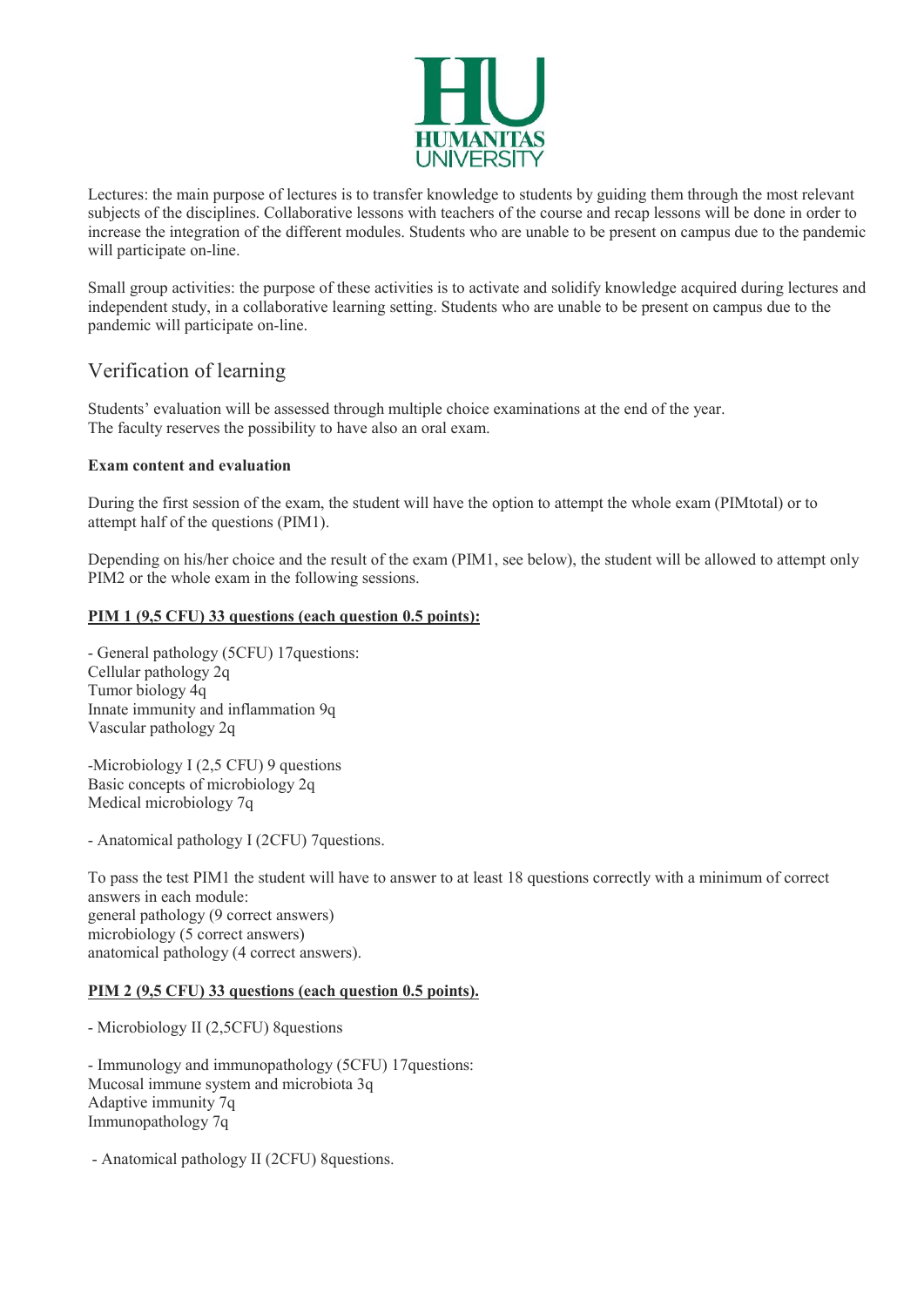

To pass the test PIM2, the student will have to answer to at least 18 questions correctly with a minimum of correct answers in each module: microbiology II (4 correct answers) immunology and immunopathology (9 correct answers) anatomical pathology II (5 correct answers).

For microbiology, students can ask the oral exam in which we will evaluate deepen the research project that the students have developed during the course (see below).

#### Full exam (PIMtotal)

Content of Exam (66 questions each question 0.5 points):

- General pathology (17q): cellular pathology 2q. innate immunity and inflammation 9q. vascular pathology 2q. tumor biology 4q.

- Microbiology (17 q). Basic concepts of microbiology 2q Medical microbiology 15q

During the course students will develop and present different research projects with the following goals:

1-correlation between diseases / dysbiosis (caused by real / opportunistic pathogens or by molecules produced by them) and the development of pathologies. 2-identification of new biomarkers of microbiological origin. 3-development and extension of technologies for the monitoring and treatment of pathologies.

- Immunology and immunopathology (17q): Adaptive Immunity 7q. Mucosal immunology 3q. Immunopathology 7q.

- Anatomical pathology (15q).

To pass the test, the student will have to answer to at least 36 questions correctly with a minimum of correct answers in each module: general pathology (9 correct answers), microbiology (9 correct answers), Immunology and immunopathology (9 correct answers) anatomical pathology (8 correct answers).

For microbiology, students can ask the oral exam in which we will evaluate deepen the research project that the students have developed during the course.

More than 60 correct answers (Full exam or  $PIM1+PIM2$ ) = 30 lode

#### Texts

Robbins and Cotran Pathologic Basis of Diseases, 9th edition, 2014; Elsevier